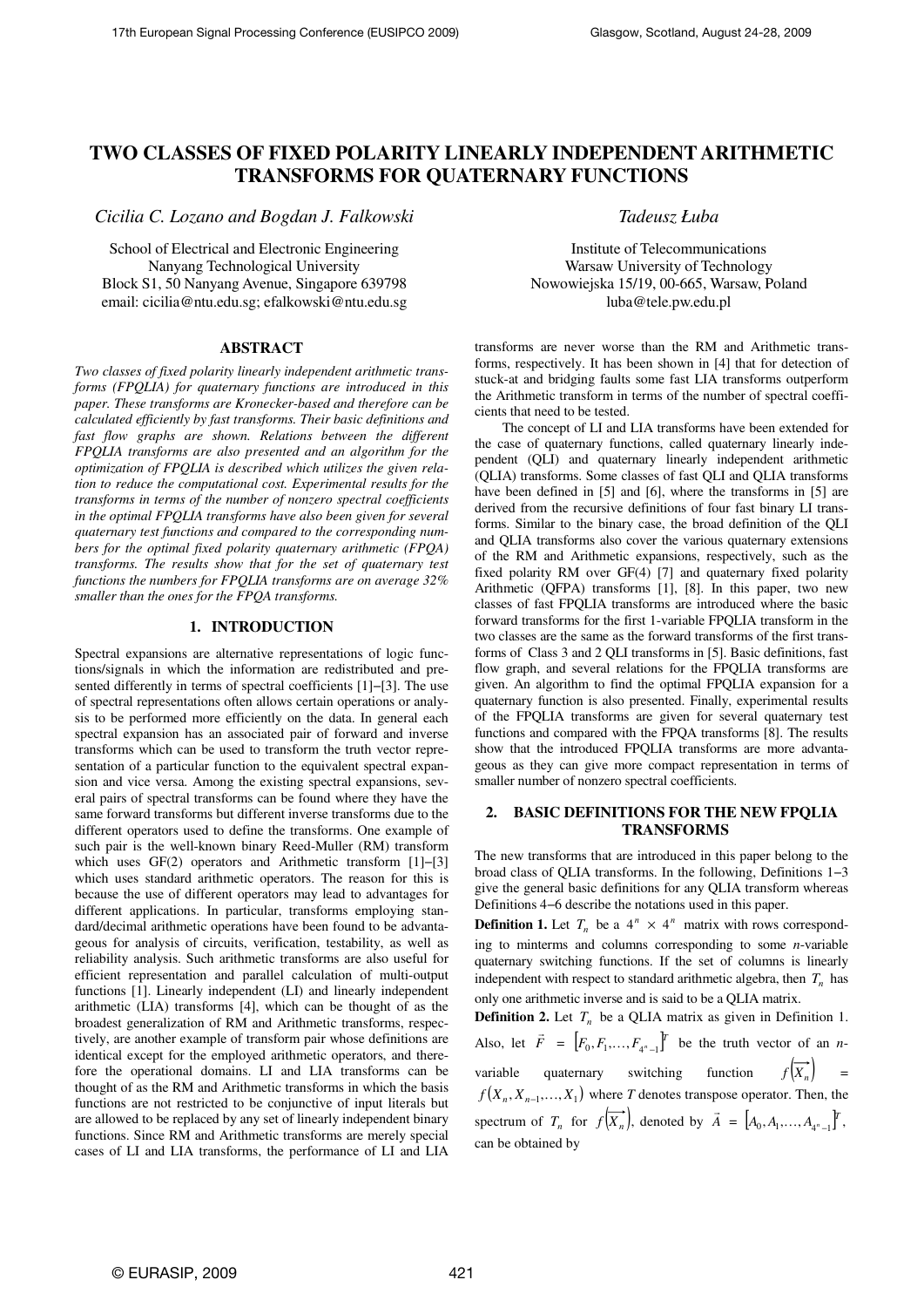$$
\vec{A} = T_n^{-1} \vec{F} \tag{1}
$$

where  $T_n^{-1}$  is the arithmetic inverse of  $T_n$ . Conversely,  $\overline{a}$ 

$$
\vec{F} = T_n \vec{A} \,. \tag{2}
$$

**Definition 3.** Given a particular QLIA transform *T<sup>n</sup>* , any *n*variable quaternary switching function  $f(\vec{x})$  can be represented by QLIA polynomial expansion as follows:

$$
f\left(\overrightarrow{X_n}\right) = \sum_{j=0}^{4^n - 1} A_j g_j,
$$

where  $g_j$   $(0 \le j \le 4^n - 1)$  denotes the *n*-variable quaternary switching function whose truth vector is equal to the *j*-th column of  $T_n$  and  $A_j$  denotes the *j*-th QLIA spectral coefficient for  $f(X_n)$  based on  $T_n$ . All the additions and multiplications inside the QLIA expansion are performed in standard arithmetic algebra. **Definition 4.** Let a matrix  $T_n$  be recursively partitioned into six-

teen submatrices  $T_{n-1}$  of size  $4^{n-1} \times 4^{n-1}$  each as follows:

$$
T_n = \begin{bmatrix} T_{n-1}^{(1,1)} & \cdots & T_{n-1}^{(1,4)} \\ \cdots & \cdots & \cdots \\ T_{n-1}^{(4,1)} & \cdots & T_{n-1}^{(4,4)} \end{bmatrix}.
$$

Then, the operation  $\mu_{EH}$  on  $T_n$  is defined as recursively grouping the submatrices vertically and interchanging them horizontally:

$$
\mu_{EH}(T_n) = \begin{bmatrix} T_{n-1}^{(1,4)} & \cdots & T_{n-1}^{(1,1)} \\ \cdots & \cdots & \cdots \\ T_{n-1}^{(4,4)} & \cdots & T_{n-1}^{(4,1)} \end{bmatrix}.
$$

Similarly, the operation  $\mu_{EV}$  on  $T_n$  is defined as recursively grouping the submatrices horizontally and interchanging them vertically:

$$
\mu_{EV}(T_n) = \begin{bmatrix} T_{n-1}^{(4,1)} & \cdots & T_{n-1}^{(4,4)} \\ \cdots & \cdots & \cdots \\ T_{n-1}^{(1,1)} & \cdots & T_{n-1}^{(1,4)} \end{bmatrix}.
$$

**Definition 5.** A quaternary variable  $X_i$  may assume the value of 0, 1, 2, or 3. In polynomial expansions, the literals of  $X_i$  are denoted by  $X_i^{S_i}$  where  $S_i \subseteq \{0, 1, 2, 3\}$  is said to be the true set of the variable  $X_i$  and

$$
X_i^{S_i} = \begin{cases} 1 \text{ if } X_i \in S_i \\ 0 \text{ if } X_i \notin S_i. \end{cases}
$$

**Definition 6.** In binary function representation, applying the complement operator to a variable changes the value of the variable from 0 to 1 and vice versa. In multiple-valued logic, similar mapping can be performed through the application of cycle and negation/complement unary operators [1]. Let  $X_i$  be a quaternary variable, then the cycle and complement operations on  $X_i$  are denoted by  $X_i^k$  ( $k \in \{0,1,2,3\}$ ) and  $\overline{X}_i$ , respectively, where  $X_i^k$  =  $(X_i + k) \text{ mod } 4 \text{ and } X_i = 3 - X_i.$ 

Two classes of FPQLIA transforms are introduced in this paper. They are classified into Class 1 and Class 2 and their forward transforms are denoted by  $T_{1,n}^{\omega}$  and  $T_{2,n}^{\omega}$ , respectively where  $T_{\alpha,n}^{\omega}$  $(\alpha \in \{1,2\})$  is a  $4^n \times 4^n$  matrix which is obtained from Kronecker product on *n* basic matrices  $T_{\alpha,1}^{\omega}$  as follows:

$$
T_{\alpha,n}^{\omega} = \otimes \prod_{i=n}^{1} T_{\alpha,1}^{\omega_i} = T_{\alpha,1}^{\omega_n} \otimes T_{\alpha,1}^{\omega_{n-1}} \otimes \cdots \otimes T_{\alpha,1}^{\omega_1}.
$$
 (3)

Their inverse transforms are denoted by  $\left(T_{\alpha,n}^{\omega}\right)^{-1}$  $\left(T_{\alpha,n}^{\omega}\right)^{-1}$  and are similarly defined as

$$
\left(T_{\alpha,n}^{\omega}\right)^{-1} = \otimes \prod_{i=n}^{1} \left(T_{\alpha,1}^{\omega_i}\right)^{-1} = \left(T_{\alpha,1}^{\omega_n}\right)^{-1} \otimes \left(T_{\alpha,1}^{\omega_{n-1}}\right)^{-1} \otimes \cdots \otimes \left(T_{\alpha,1}^{\omega_1}\right)^{-1}.
$$
 (4)

In both (3) and (4), the symbol  $\omega$  denotes the polarity number of  $T^{\omega}_{\alpha,n}$  where  $\omega$  is the decimal equivalent of the *n*-digit quaternary number  $\omega_n, \omega_{n-1}, \ldots, \omega_1$ , i.e.,  $\langle \omega \rangle_{10} = \langle \omega_n, \omega_{n-1}, \ldots, \omega_1 \rangle_4$ . In addition,  $T_{\alpha,1}^{\omega}$  and  $(T_{\alpha,1}^{\omega})^{-1}$  $\left(T_{\alpha,1}^{\omega}\right)^{-1}$  are the basic forward and inverse transforms for the FPQLIA of the respective class where they are of size  $4\times 4$ .

All the  $T_{\alpha,1}^{\omega}$  and  $(T_{\alpha,1}^{\omega})^{-1}$  $\left(T_{\alpha,1}^{\omega}\right)^{-1}$  matrices are listed in Table 1 together with the fast flow graphs for  $(T_{\alpha,1}^{\omega})^{-1}$  $(T_{\alpha,1}^{\omega})^{-1}$ . Since there are four basic transforms in each class, for an *n*-variable quaternary function there are  $4^n$  possible FPQLIA expansions of each class where each expansion is uniquely identified by its polarity number  $\omega$  ( $0 \le \omega \le$ 4 −1 *n* ). Different FPQLIA expansions may have different number of nonzero elements in their spectral coefficient vectors. The one with the minimum number of nonzero elements is called the optimal FPQLIA expansion and its polarity number is said to be the optimal polarity number, denoted by  $\omega_{opt}$ .

Among the transforms given in Table 1, it should be mentioned that the transforms  $T_{1,1}^0$  and  $T_{2,1}^0$  correspond to the forward matrix of the first transforms in Class 3 and 2 fast QLI transforms given in [5], respectively. In addition, they also coincide with the forward transforms of the 2-variable binary fixed polarity arithmetic (FPA) transforms [1]−[3] in polarity zero and three. Due to this, the transform matrices for an *n*-variable Class 1 (2) FPQLIA transforms in polarity zero are identical to the transform matrices of a 2*n*-variable binary FPA transforms in polarity zero  $(2^{2n} - 1)$ .

The FPQLIA expansion representations for a quaternary function  $f(\overline{X_n})$  can be generated using the general equation for QLIA expansion given in Definition 3. Due to the fact that the FPQLIA transforms are built from Kronecker product, their basis functions *g*<sub>*j*</sub> (0 ≤ *j* ≤ 4<sup>*n*</sup> −1) have regular structure and can be obtained by:

$$
g_{\alpha,n}^{\omega} = [g_0 \ g_1 \ \dots \ g_{4^n-1}] = \bigotimes_{i=n}^{1} g_{\alpha,1}^{\omega_i}
$$

where  $g_{\alpha,1}^{\omega_i}$  is the row matrix whose columns are the basis functions of the FPQLIA transform  $T^{\omega_i}_{\alpha,1}$  for a single quaternary variable  $X_i$ (recall that  $\langle \omega \rangle_{10} = \langle \omega_n, \omega_{n-1}, \dots, \omega_1 \rangle_4$ ). Let  $g_{\alpha,1}^{\omega_i} =$  $[g_0 \ g_1 \ g_2 \ g_3]$ . Then from Table 1 it can be seen that for  $\alpha = 1$ and  $\omega_i = 0$   $g_{\alpha,1}^{\omega_i} = [1 \ X_i^{\{1,3\}} \ X_i^{\{2,3\}} \ X_i^{\{3\}}]$  whereas for  $\alpha = 1$  and  $\omega_i = 1, 2$ , and 3 the  $g_{\alpha,1}^{\omega_i}$  are the same as  $g_{\alpha,1}^0$  except that cycle operations should be applied on  $X_i$  so that  $X_i$  is replaced by  $X_i^1$ ,  $X_i^2$ , and  $X_i^3$ , respectively. Similarly, for  $\alpha = 2$  their corresponding basis function row matrices  $g_{\alpha,1}^{\omega_i}$  can also be obtained from the basis function row matrix  $g_{1,1}^0$  by replacing  $X_i$  with  $\overline{X}_i$ ,  $(\overline{X}_i)^1$ ,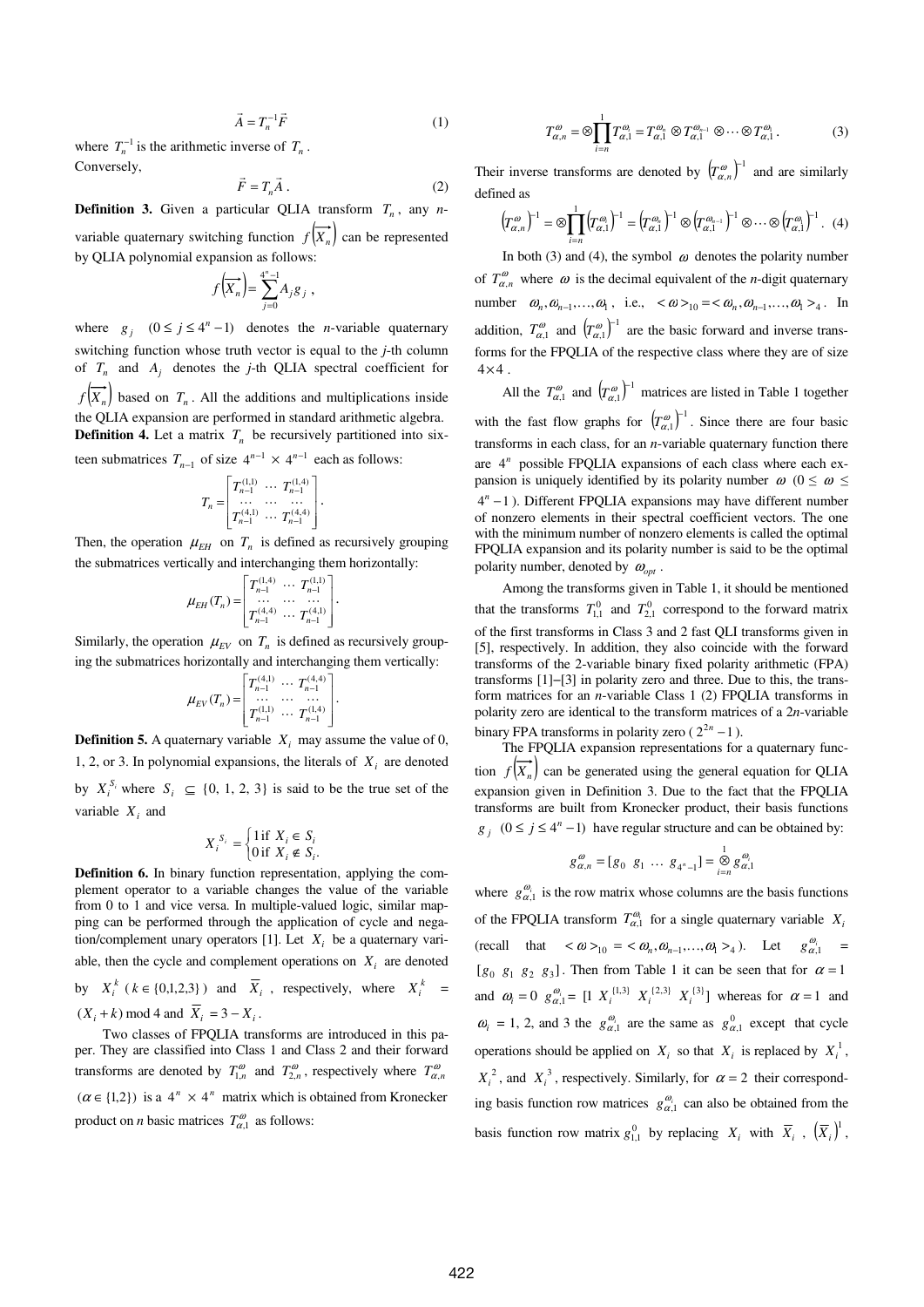$(\overline{X}_i)^2$ , and  $(\overline{X}_i)^3$  for  $\omega_i = 0, 1, 2$ , and 3, respectively. As a result, all FPQLIA expansions have the same product terms except that appropriate cycle and complement operations need to be applied to the variables based on the polarity number of the expansion.

Owing to the fact that all the forward transforms given in Table 1 contain only 0 and 1 elements, the basis functions for the FPQLIA transforms can also be represented as two-variable binary functions. Thus, the given FPQLIA transforms can also be used to generate binary polynomial expansions for a binary function. This can be done by pairing up every two binary input variables in the binary function and encoding them to form quaternary input variables, obtaining the FPQLIA expansion for the resulting quaternary function, and finally replacing the quaternary basis functions in the FPQLIA expansion with the corresponding binary functions to get the binary expansion in terms of the binary input variables. For example, if the encoding  $00\rightarrow 0$ ,  $01\rightarrow 1$ ,  $10\rightarrow 2$ , and  $11\rightarrow 3$  is used to map the binary input variables  $x_{2i}x_{2i-1}$  values to the quaternary variable  $X_i$  values, then the basis function row matrices  $g_{1,1}^{\omega_i}$  can be alternatively represented as  $[1 \ x_{2i-i} \ x_{2i} \ x_{2i} x_{2i-1}],$  $[1 \ \bar{x}_{2i-1} \ x_{2i} \oplus x_{2i-1} \ x_{2i} \bar{x}_{2i-1}],$   $[1 \ x_{2i-1} \ \bar{x}_{2i} \ \bar{x}_{2i} x_{2i-1}],$  and  $[1 \bar{x}_{2i-1} x_{2i} ⊕ x_{2i-1} \bar{x}_{2i} \bar{x}_{2i-1}]$  for  $\omega_i = 0, 1, 2$ , and 3, respectively. Furthermore, by replacing the binary variables in  $g_{1,1}^{\omega_i}$  with their complements we can get the corresponding binary basis function row matrices  $g_{2,1}^{\omega_i}$ .

## **3. RELATIONS, ALGORITHM, AND COMPUTATIONAL COSTS**

**Property 1.** All the FPQLIA transform matrices in the same class are related by row permutations to each other. Let  $\rho_0$ ,  $\rho_1$ ,  $\rho_2$ , and  $\rho_3$  be four permutation matrices of size 4×4 given by

  $\overline{\phantom{a}}$ 1  $\overline{\phantom{a}}$ L ſ =  $\begin{array}{c} 1 & 0 & 0 & 0 \\ 0 & 1 & 0 & 0 \\ 0 & 0 & 1 & 0 \\ 0 & 0 & 0 & 1 \end{array}$  $\rho_0 = \begin{bmatrix} 0 & 1 & 0 & 0 \\ 0 & 0 & 1 & 0 \end{bmatrix}$ ,  $\overline{\phantom{a}}$ ı  $\overline{\phantom{a}}$ L Г = 0 1 0 0<br>0 0 1 0<br>0 0 0 1<br>1 0 0 0  $\rho_1 = \begin{vmatrix} 0 & 0 & 1 & 0 \\ 0 & 0 & 0 & 1 \end{vmatrix}$ ,  $\overline{\phantom{a}}$ I ı  $\parallel$ L Г = 0 0 1 0<br>0 0 0 1<br>1 0 0 0<br>0 1 0 0  $\rho_2 = \begin{bmatrix} 0 & 0 & 0 & 1 \\ 1 & 0 & 0 & 0 \end{bmatrix}$ , and  $\ddot{\phantom{a}}$  $\overline{\phantom{a}}$ I  $\overline{\phantom{a}}$ L Г =  $\begin{array}{c} 0 & 0 & 0 & 1 \\ 1 & 0 & 0 & 0 \\ 0 & 1 & 0 & 0 \\ 0 & 0 & 1 & 0 \end{array}$  $\rho_3 = \begin{vmatrix} 1 & 0 & 0 & 0 \\ 0 & 1 & 0 & 0 \end{vmatrix}$ . Then, for  $\alpha = 1$  and any two polarities  $\omega_a$  and  $\omega_b$ 

 $( $\omega_a>_{10}$  =  $\omega_{an}, \omega_{an-1}, ..., \omega_{a1}>_4, <\omega_b>_{10}$  =  $\omega_{bn}, \omega_{bn-1}, ..., \omega_{b1}>_4$$ 

$$
T_{\alpha,n}^{\omega_a} = \left(\bigotimes_{i=n}^{1} \left(\rho_{\omega_{ai}} \cdot \left(\rho_{\omega_{bi}}\right)^{-1}\right)\right) \cdot T_{\alpha,n}^{\omega_b} . \tag{5}
$$

For  $\alpha = 2$   $\rho_{\omega_{ai}}$  and  $\rho_{\omega_{bi}}$  in (5) need to be replaced by  $\rho_{(-\omega_{ai} \mod 4)}$ and  $\rho_{(-\omega_{bi} \mod 4)}$ , respectively.

**Property 2.** For the same polarity number  $\omega$ , the Class 1 and Class 2 FPQLIA transforms are related as follows:

$$
T_{1,n}^{\omega} = \mu_{EV} (T_{2,n}^{\omega})
$$
 and  $(T_{1,n}^{\omega})^{-1} = \mu_{EH} ((T_{2,n}^{\omega})^{-1})$ .

**Property 3.** Let  $\vec{A}^{\omega_a}$ and  $\vec{A}^{\omega_h}$ be the spectral coefficient vectors of two FPQLIA transforms of the same class but different polarity numbers  $\omega_a$  and  $\omega_b$ . Then, the following relation can be derived from  $(1)–(4)$ :

$$
\vec{A}^{\omega_a} = \left(\bigotimes_{i=n}^1 Z^{(\omega_{ai} - \omega_{bi}) \bmod 4} \right) \cdot \vec{A}^{\omega_b} \tag{6}
$$

where 
$$
Z^0 = \begin{bmatrix} 1 & 0 & 0 & 0 \\ 0 & 1 & 0 & 0 \\ 0 & 0 & 1 & 0 \\ 0 & 0 & 0 & 1 \end{bmatrix}
$$
,  $Z^1 = \begin{bmatrix} 1 & 1 & 1 & 1 \\ 0 & -1 & -1 & -1 \\ 0 & 0 & -1 & -1 \\ 0 & 0 & 2 & 1 \end{bmatrix}$ ,  $Z^2 = \begin{bmatrix} 1 & 0 & 1 & 0 \\ 0 & 1 & 0 & 1 \\ 0 & 0 & -1 & 0 \\ 0 & 0 & 0 & -1 \end{bmatrix}$ , and

$$
Z^3 = \begin{bmatrix} 1 & 1 & 0 & 0 \\ 0 & -1 & 1 & 0 \\ 0 & 0 & 1 & 1 \\ 0 & 0 & -2 & -1 \end{bmatrix}.
$$

In spectral techniques, one important problem associated with each class of spectral transforms is on how to obtain the optimal expansion based on all the transforms in the class. For fixed polarity transforms, this optimization problem is translated into the problem of finding the optimal polarity  $\omega_{opt}$ . The exhaustive way to do it is to generate the spectral coefficient vectors of all possible polarities and identify the  $\omega_{opt}$ . Although it is possible to calculate each spectral coefficient vector directly by fast transform [1]−[3], [7] of (1), it has been shown that it is more computationally efficient to calculate them using algorithms that utilize the existing relations between the transforms of different polarities [7]. One example of such algorithm for FPQLIA transforms is described below.

In the algorithm all the 4<sup>n</sup> polarity numbers are arranged in a list such that any two consecutive polarity numbers in the list have only one different digit in their *n-*digit quaternary number representations. Such a list is called extended dual polarity route where the first polarity number in the list is called the initial polarity number. Given an extended dual polarity route, the algorithm first calculates the spectral coefficient vector for the initial polarity number from truth vector by fast transform of (1) and then continues to calculate the spectrum for the other polarity numbers serially in the order specified by the route. For each non-initial polarity number, the algorithm calculates its spectrum from the spectrum of the previous polarity number in the list using (6). Note that as a result of the requirement that any two consecutive polarity numbers in the route cannot have more than one different digit, the values of  $({\omega}_{ai} - {\omega}_{bi})$  mod 4 in (6) are reduced to 0 for all except one particular

*i*. Since  $Z^0$  is simply an identity matrix,  $Z^0$  does not contribute any additional computational cost to calculation of (6) which leads to the smaller computational cost for the algorithm.

From the description of the algorithm above, it is clear that the computational cost of the algorithm is mostly due to the cost of performing (6), which in turn is determined by the value of the nonzero digit of  $( \omega_{ai} - \omega_{bi} )$  mod 4. Hence, the computational cost of the algorithm is largely dependent on the used extended dual polarity route. Because of that, the chosen route for the algorithm should be the one that leads to the minimum computational cost. Fig. 1 shows the pseudocode of the algorithm to calculate all the FPQLIA spectral coefficients in a particular class where the route that results in the minimum computational cost is employed.

In order to show that the given algorithm indeed reduces the computational cost of obtaining the optimal FPQLIA expansion compared to directly calculating all individual spectral coefficient vectors by fast transform of (1), in the following their computational costs are derived.

Let us first derive the computational cost for calculating all spectral coefficient vector by fast transform of  $(1)$ . In fast transform method *A* is calculated by

$$
\vec{A} = \prod_{i=n}^{1} \left( I_{n-i} \otimes \left( T_{\alpha,1}^{\omega_i} \right)^{-1} \otimes I_{i-1} \right) \cdot \vec{F}
$$

where  $I_j$  denotes the identity matrix of size  $4^j \times 4^j$  and each value of *i* corresponds to one stage in the fast flow graph of the inverse transform. From the fast inverse flow graphs given in Table 1, it can be seen that the computational cost of (1) for calculating any  $(r_{\alpha}^{\omega})^{-1}$  $\left(T_{\alpha,1}^{\omega}\right)^{-1}$  is four subtractions. Hence, for *n* variables the computa-

tional cost contributed by each fast flow graph stage is  $4 \cdot 4^{n-1} = 4^n$ subtractions. As there are *n* stages in the fast flow graph, it follows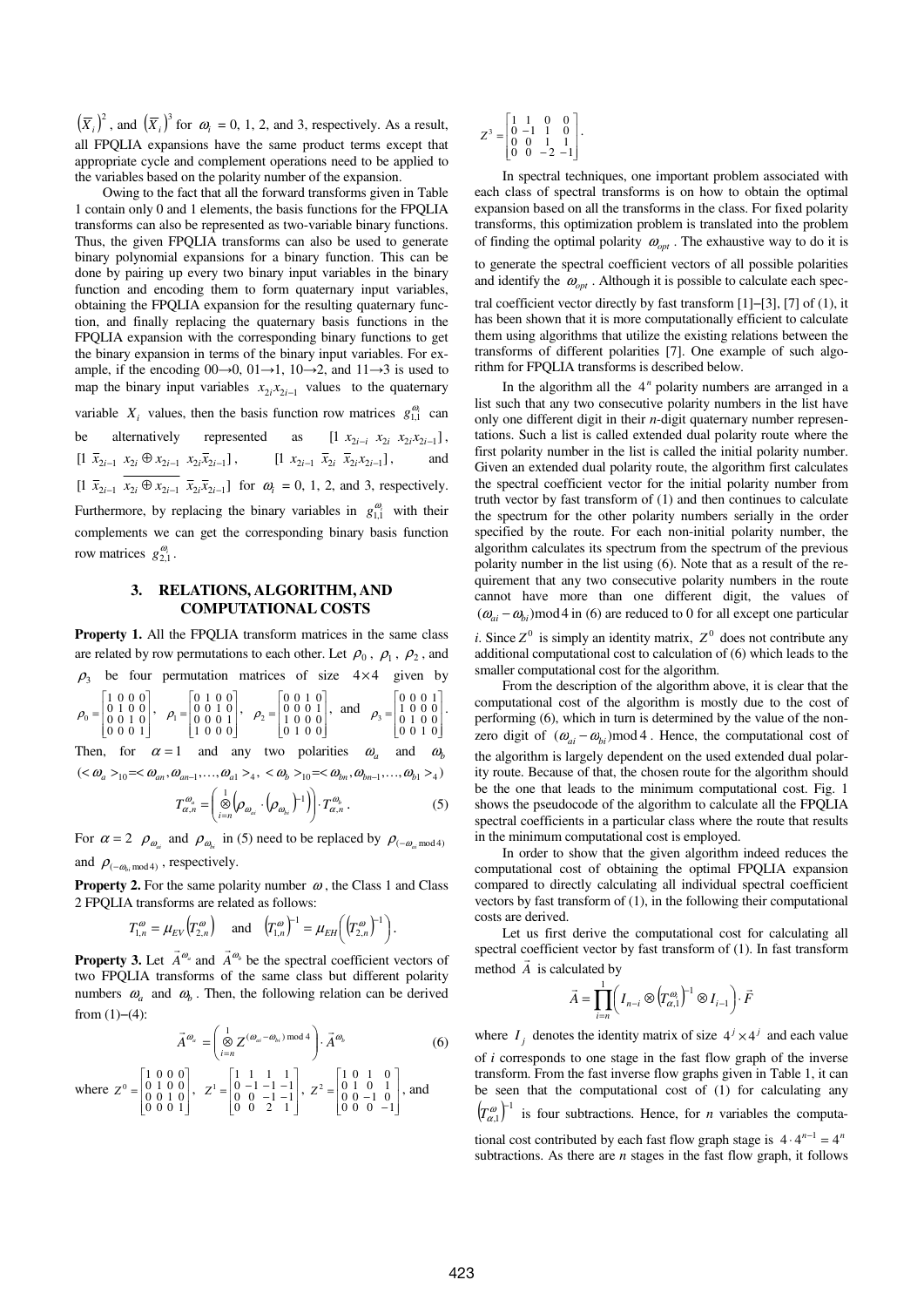that the total computational cost of (1) by fast transform method is  $n \cdot 4^n$  subtractions for one polarity number and  $n \cdot 4^{2n}$  subtractions for all  $4^n$  polarity numbers.

Next, let us derive the computational cost for the algorithm in Fig. 1. The cost of calculating the FPQLIA spectra for all 4<sup>n</sup> polarity numbers in a particular class using the algorithm can be divided into the cost of calculating the spectrum of the initial polarity number by (1) and the cost of calculating the rest of the spectra by (6). The former has been derived above to be  $n \cdot 4^n$  subtractions whereas the latter is dependant upon how many times the  $(\omega_{ai} - \omega_{bi})$  mod 4 in (6) evaluates to 1, 2, or 3 throughout the algorithm.

It can be observed that inside the algorithm  $(\omega_{ai} - \omega_{bi})$  mod 4 never evaluates to 1. Instead, its value is always 0, 2, or 3 where exactly one nonzero value of  $(\omega_{ai} - \omega_{bi})$  mod4 occurs for each pair of consecutive transforms. In each recursion level the calculation of every cycle of one *Dir*[*loop\_var*] (e.g., 0→2→1→3 for  $Dir[loop\_var] = 'a'$  involves two  $Z^2$  and one  $Z^3$  where throughout the algorithm there are a total of  $4^i$  cycles of *Dir*[*loop\_var*] for  $loop\_var = i \ (0 \le i \le n - 1)$ . Since it can be easily derived from  $Z^2$ and  $Z<sup>3</sup>$  matrices that for an *n*-variable the computational cost of performing (6) is  $2 \cdot 4^{n-1}$  additions if the nonzero value of  $(\omega_{ai} - \omega_{bi}) \mod 4 = 2$  and  $4 \cdot 4^{n-1} = 4^n$  additions/subtractions and  $4^{n-1}$  multiplications if the nonzero value of  $(\omega_{ai} - \omega_{bi})$  mod4 = 3, the total cost for calculating the spectra of the nonzero polarity numbers (the non-initial polarity numbers) is given by

$$
Cost_{alg(nz)} = \left(\sum_{i=0}^{n-1} 4^i \right) \left(\frac{2 \cdot 2 \cdot 4^{n-1} + 4 \cdot 4^{n-1}}{+4^{n-1}} \text{ multiplications/subtractions}\right)
$$

$$
= \frac{1}{3} \left(4^n - 1 \right) \left(\frac{8 \cdot 4^{n-1} \text{ additions/subtractions}}{+4^{n-1} \text{ multiplications}}\right).
$$

Adding the cost of calculating the polarity zero spectrum, the total calculation cost for the algorithm is

$$
Cost_{alg} = \frac{1}{12} \begin{pmatrix} \left(8.16^{n} + (3n - 2) \cdot 4^{n+1}\right) \text{additions/subtractions} \\ + (16^{n} - 4^{n}) \text{ multiplications} \end{pmatrix}
$$

which is much smaller than the cost of calculating all  $4^n$  spectra by (1). Note that the number of multiplications in  $Cost_{alo}$  arises due to

the multiplication by  $-2$  inside  $Z^3$ . However, if the multiplications are performed by simple shifting and sign bit change operations, the multiplication number is reduced to zero.

#### **4. EXPERIMENTAL RESULTS**

The computation of the spectral coefficient vectors of all possible Class 1 and 2 FPQLIA transforms has been implemented in MATLAB and run for a set of quaternary test functions as shown in Table 2. The quaternary test functions xor5, squar5, con1, ex5, inc, misex1, rd84, z5xp1, 9sym, apex4, clip, ex1010, and z9sym were obtained by modifying the MCNC IWLS 93 binary benchmark files of the same names to represent quaternary functions. The translation from binary to quaternary functions has been done by encoding every two input (output) bits in binary files to an input (output) symbol in the quaternary files. If the number of input and/or output variables is odd, then a zero bit is added behind the binary cubes to make it even. For both inputs and outputs the binary values pairs  $-$ , 00, 01, 10, and 11 are encoded to  $-$ , 0, 1, 2, and 3, respectively. With these conversions, the binary benchmark files have become an array of quaternary cubes. The other test functions prod*n*, sum*n*, sqsum*n*, mprod*n*, msum*n*, max*n*, min*n* and avg*n* were written to represent some simple single output *n*- variable quaternary functions. The output of prod*n,* sum*n,* and sqsum*n* is the GF(4) product, sum, and sum of squares of the inputs, respectively. The output of mprod*n* and msum*n* is the modulo 4 product and sum of the inputs, whereas the output of max*n*, min*n* and avg*n* is the maximum, minimum, and integer part of the arithmetic average of the inputs, respectively. In addition to them, test functions count*ni* have also been written where the values of *i* varies from 0 to 3. They represent *n*-variable quaternary functions where the outputs are the quaternary number representations of the number of occurrence of *i* in the inputs. Since for  $n = 3$ , 4, and 5 the optimal numbers of nonzero spectral coefficients for count*ni*  are the same regardless of *i*, in Table 2 these functions are simply represented as count3*i,* count4*i,* and count5*i*.

For comparison purpose, the numbers of nonzero spectral coefficients for optimal QFPA transform have also been given in the rightmost column of Table 2. It can be seen that for all functions in the table either  $T_{1,n}^{\omega_{opt}}$ ,  $T_{2,n}^{\omega_{opt}}$ , or in most cases both, give better number of nonzero spectral coefficients compared to the optimal QFPA. Also, the number of nonzero spectral coefficients of  $T_{1,n}^{\omega_{opt}}$  and  $T_{2,n}^{\omega_{opt}}$ are similar for most of the functions but may be quite different for some cases, such as min4 and max4.

Table 2 − Minimum number of nonzero spectral coefficients

| Input                    | Number of nonzero spectral coefficients |                          |                  |  |  |
|--------------------------|-----------------------------------------|--------------------------|------------------|--|--|
| filename                 | $T_{1,n}^{\omega_{opt}}$                | $T_{2,n}^{\omega_{opt}}$ | Optimal QFPA     |  |  |
| xor5                     | 7                                       | 7                        | 18               |  |  |
| squar5                   | 21                                      | 24                       | 27               |  |  |
| $\overline{\text{con1}}$ | 14                                      | $\overline{14}$          | 38               |  |  |
| ex5                      | 123                                     | 116                      | 187              |  |  |
| inc                      | 55                                      | 49                       | 71               |  |  |
| misex1                   | 23                                      | $\overline{20}$          | 40               |  |  |
| rd84                     | 55                                      | 65                       | 202              |  |  |
| z5xp1                    | 42                                      | 49                       | $\overline{60}$  |  |  |
| 9sym                     | $\overline{78}$                         | 78                       | 370              |  |  |
| apex4                    | 473                                     | 456                      | 481              |  |  |
| $\overline{clip}$        | 260                                     | 296                      | 383              |  |  |
| ex1010                   | 1010                                    | 1011                     | 1016             |  |  |
| $29$ sym                 | 78                                      | 78                       | 370              |  |  |
| prod3                    | 24                                      | 24                       | 27               |  |  |
| prod4                    | 73                                      | 69                       | 73               |  |  |
| prod5                    | 218                                     | 218                      | $\overline{243}$ |  |  |
| sum3                     | $\overline{14}$                         | 15                       | 23               |  |  |
| sum4                     | 30                                      | 30                       | 76               |  |  |
| sum <sub>5</sub>         | 62                                      | $\overline{63}$          | 237              |  |  |
| sgsum3                   | 39                                      | 39                       | 56               |  |  |
| sqsum4                   | $\overline{111}$                        | 111                      | 206              |  |  |
| sqsum5                   | 351                                     | 351                      | 764              |  |  |
| mprod3                   | 8                                       | 8                        | 10               |  |  |
| mprod4                   | 16                                      | 16                       | $\overline{20}$  |  |  |
| mprod5                   | 32                                      | $\overline{34}$          | 37               |  |  |
| msum3                    | 38                                      | 39                       | 48               |  |  |
| msum4                    | 185                                     | 186                      | 219              |  |  |
| msum <sub>5</sub>        | 704                                     | 704                      | 937              |  |  |
| $avg\overline{3}$        | $\overline{27}$                         | $\overline{20}$          | 49               |  |  |
| avg4                     | 177                                     | 179                      | $\overline{215}$ |  |  |
| $\overline{avg5}$        | 704                                     | 704                      | 937              |  |  |
| min3                     | $\overline{21}$                         | $\overline{27}$          | $\overline{26}$  |  |  |
| max3                     | 28                                      | 22                       | 28               |  |  |
| min4                     | 47                                      | 73                       | 81               |  |  |
| $max\overline{4}$        | $\overline{73}$                         | 48                       | 82               |  |  |
| count3i                  | $\overline{\mathbf{3}}$                 | $\overline{3}$           | 6                |  |  |
| count4i                  | 5                                       | 5                        | $\overline{24}$  |  |  |
| count5i                  | $\overline{11}$                         | $\overline{11}$          | 122              |  |  |
| Total                    | 5240                                    | 5262                     | 7809             |  |  |
| Average                  | 137.89                                  | 138.47                   | 205.5            |  |  |